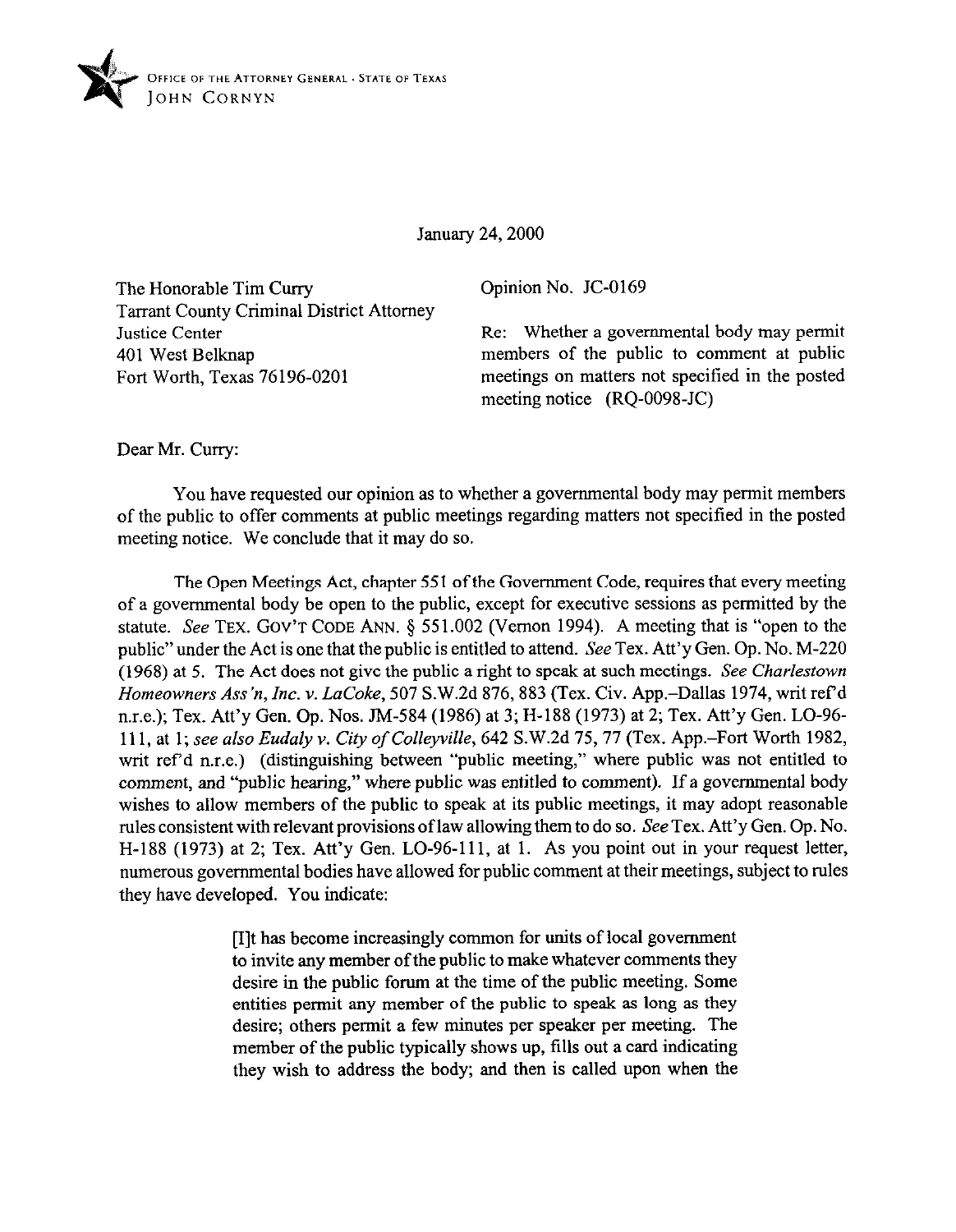comments section of the meeting is reached. Topics are usually entirely at the discretion of the speaker.

Letter from Honorable Tim Curry, Tarrant County Criminal District Attorney, to Honorable John Comyn, Texas Attorney General, at 3 (Aug. 6, 1999) *(on* file with Opinion Committee).

Prior to 1987, a "meeting" under the Open Meetings Act was defined to require a "deliberation" between the members of a governmental body. Thus, members of a governmental body could meet privately to receive information from and ask questions of their employees or of third parties, so long as they did not discuss any public business among themselves. *See Dallas Morning News Co. Y. Board of Trustees,* 861 S.W.2d 532 (Tex. App.-Dallas 1993, writ denied). In 1987, the definition of "meeting" was amended to include any deliberation "between a quorum of members of a governmental body and any other person" at which public business or policy is discussed or at which formal action is taken. Act of May 31, 1987, 70th Leg., R.S., ch. 549, § 1, 1987 Tex. Gen. Laws 2211. The definition of "deliberation" was simultaneously amended to include a "verbal exchange during a meeting... between a quorum of members of a governmental body and any other person." *Id.* 

In *Dullas Morning* News Co., the court found that:

a briefing session with third parties where the public is excluded and the governmental body does not engage in a verbal exchange with representatives of the third party or engage in verbal exchange between its own members about the issue within its jurisdiction or any other public business, is not a deliberation as defined by the Act. Therefore, there is not a meeting as defined by the Act.

*Dallas Morning* News Co., 861 S.W.2d at 537. Thus, between 1987 and 1999, when a quorum of a governmental body met to listen in silence to a briefing by a third party, that gathering did not fall within the definition of "meeting" and was hence not subject to the Open Meetings Act. Consequently, from 1987 to 1999, a govemmcntal body could hold a "public comment" session without providing specific notice of the topics to be discussed, on the ground that, so long as its members merely listened, the gathering was not a "meeting."

In its most recent session, the legislature once again amended the definition of "meeting" to provide:

> (A) a deliberation between a quorum of a governmental body, or between a quorum of a governmental body and another person, during which public business or public policy over which the governmental body has supervision or control is discussed or considered or during which the governmental body takes formal action: or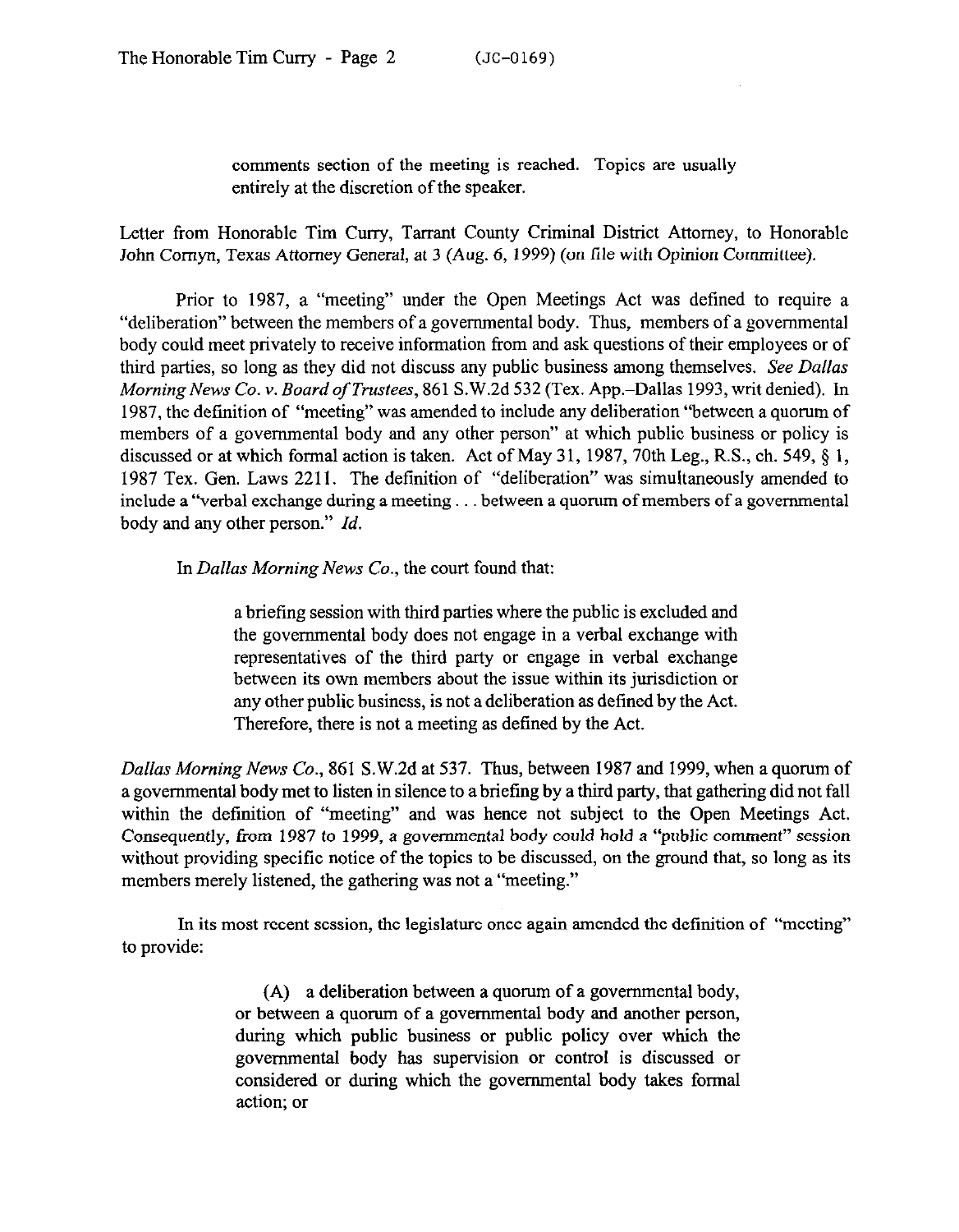(B) except as otherwise provided by this subdivision, a gathering:

(i) that is conducted by the governmental body or for which the governmental body is responsible;

(ii) at which a quorum of members of the governmental body is present;

(iii) that has been called by the governmental body; and

(iv) *at which the members receive information from, give*  information to, ask questions of, or receive questions from any third *person, including an employee of the governmental body, about the*  public business or public policy over which the governmental body *has supervision or control.* The term does not include the gathering of a quorum of a governmental body at a social function unrelated to the public business that is conducted by the body, or the attendance by a quorum of a governmental body at a regional, state, or national convention or workshop, if formal action is not taken and any discussion of public business is incidental to the social function, convention, or workshop. The term includes a session of a governmental body.

**TEX. GOV'T CODE** *ANN. \$551.001(4)* (Vernon Supp. *2000) as amended by* House Bill 156, Act of May 22, 1999, 76th Leg., R.S., ch. 647, § 1, 1999 Tex. Gen. Laws 3218 (emphasis added). As a result of this new language, it is clear that a "public comment" session is now encompassed within the definition of "meeting," since "public comment" necessarily implies that the "members" of the governmental body will "receive information from  $\dots$  or receive questions from [a] third person." *See id.* 

The Open Meetings Act requires written notice of all meetings. Section 55 1.041 provides that "[a] governmental body shall give written notice of the date, hour, place, and *subject* of each meeting held by the governmental body." *Id.* 3 55 1.04 1 (Vernon 1994) (emphasis added). See City *of San Antonio v. Fourth Court of Appeals, 820* S.W.2d 762, 765 (Tex. 1991); see *also Texas Turnpike Auth. v. City ofFort Worth, 554* S.W.2d 675 (Tex. 1977); *Lower Colorado River Auth. v. City of San Marcos,* 523 S.W.2d 641 (Tex. 1975). Notice should be more specific where the matter is of particular interest to the public. *See Con Enterprises, Inc. v. Board of Trustees, 706* S.W.2d 956,958-59 (Tex. 1986). In 1975, this office said that such terms as "new business," "old business," "regular or routine business," or "other business" were insufficient to inform the public of the nature of the items to be addressed. Tex. Att'y Gen. Op. No. H-662 (1975) at 3. On their face, these cases and opinions might seem to preclude the use of a broad term such as "public comment." Such a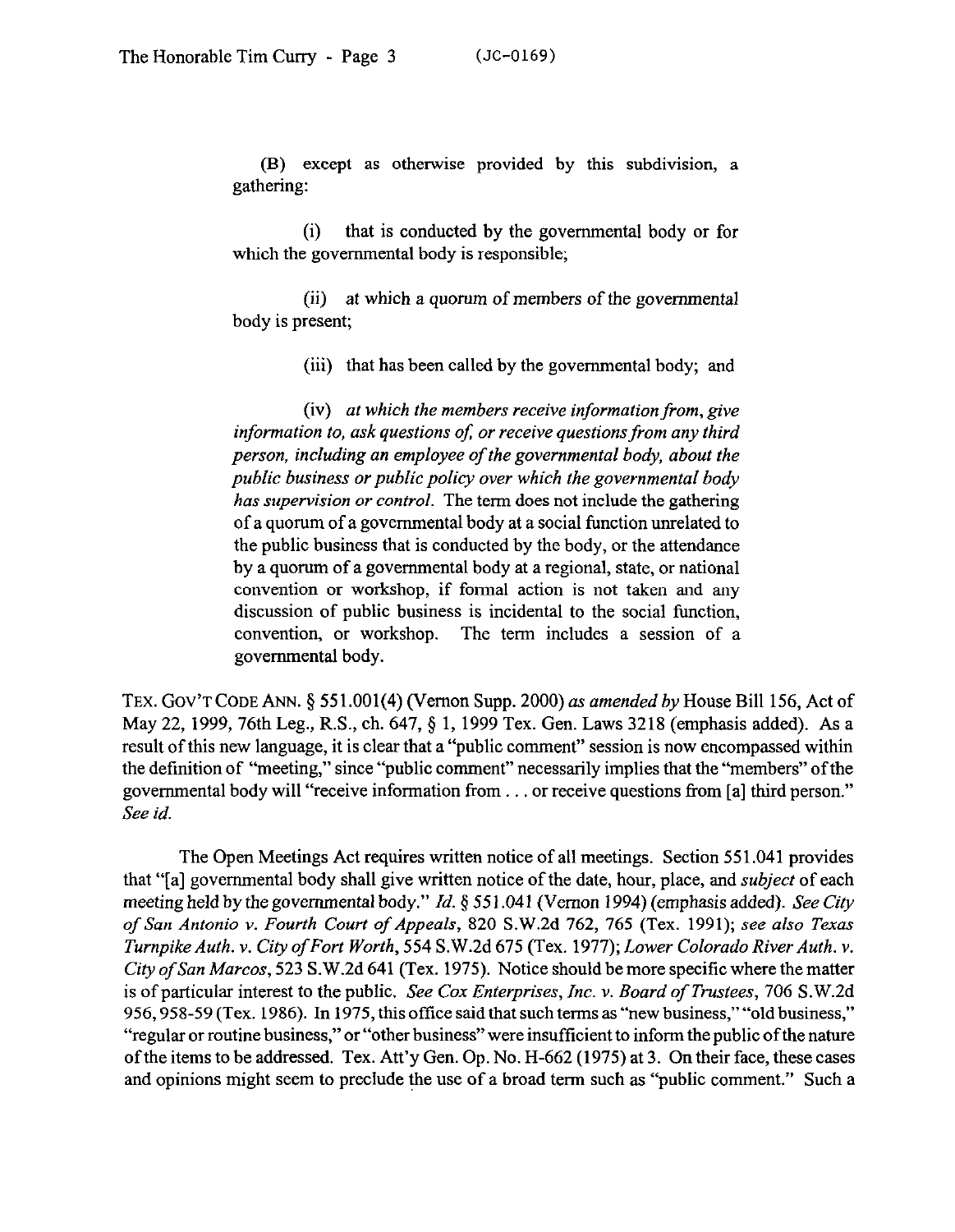reading, however, would misconstrue the purpose both of the statute's notice requirement and of a "public comment" session.

The cases and opinions cited above construe the notice requirements of the Open Meetings Act to further the statute's intended purpose of opening governmental decision-making to the public. The public comment sessions at issue do not involve deliberations by a governmental body. The *Dallas Morning* News case, the only judicial decision to address one-way communications by third parties to a governmental body, concerned a formal report by a representative of the state agency with supervisory authority over the school district. The meeting in *Dallas Morning News Co. was*  very different from the public comment sessions you have described. The school board knew well before the meeting that a Texas Education Agency representative would present a report on the district's accreditation. Had it been required to post notice ofthe meeting, it could easily have done so. A governmental body decides what it will discuss at its meetings, and it knows or can learn in advance the subject matter of reports or briefings by employees, consultants, auditors, persons engaged in business with the governmental body, and by other third parties with a special connection to the governmental body. Thus, there are no particular difficulties in providing notice ofthe subject matter of such presentations.

Unlike such briefings and presentations for which a governmental body may post specific notice of the particular subject matter, public comment sessions pose notable difficulties in predicting the subject matter of citizen comments and questions. We cannot expect a governmental body to divine or foresee the myriad of matters its constituents wish to bring to its attention. Rather, public comment sessions provide an opportunity for citizens to speak their minds on an unlimited variety of subjects. They furnish an outlet for real and imagined grievances. Moreover, they are held, not behind closed doors, but in the bright light of an open forum. They have been an integral part of public meetings since well before the adoption of the Open Meetings Act in 1967. See e.g., *State v. Hellman, 36 S.W.2d 1002, 1004 (Tex. 1931) ("[F] requently citizens interested in matters* to be acted upon by the council appeared before them at their meetings."); *Swank v. Sharp, 358*  S.W.2d 950, 951 (Tex. Civ. App.-Dallas 1962, no writ) ("[R]ules of the Council shall provide that citizens  $\ldots$  shall have a reasonable opportunity to be heard.") (citation omitted). There is not the slightest indication in the record that the legislature, by amending the definition of "meeting" in 1999, meant to abolish them. To require specific notice of the items raised during a public comment session would, we think, effectively end the practice. This construction—entirely prohibiting public comment sessions-is inconsistent with the principles of open government advanced by the Open Meetings Act. Thus, we conclude that while such sessions constitute meetings for which notice must be given, the terms "public comment," "public forum," "open mike," or some other generic term, provide sufficient notice for the kind of sessions you describe.

We caution that the use of "public comment" or similar term will not provide adequate notice if the governmental body is, prior to the meeting, aware, or reasonably should have been aware, of specific topics to be raised. If, for example, a governmental body is apprised in advance that members of a particular neighborhood association will be present to comment on drainage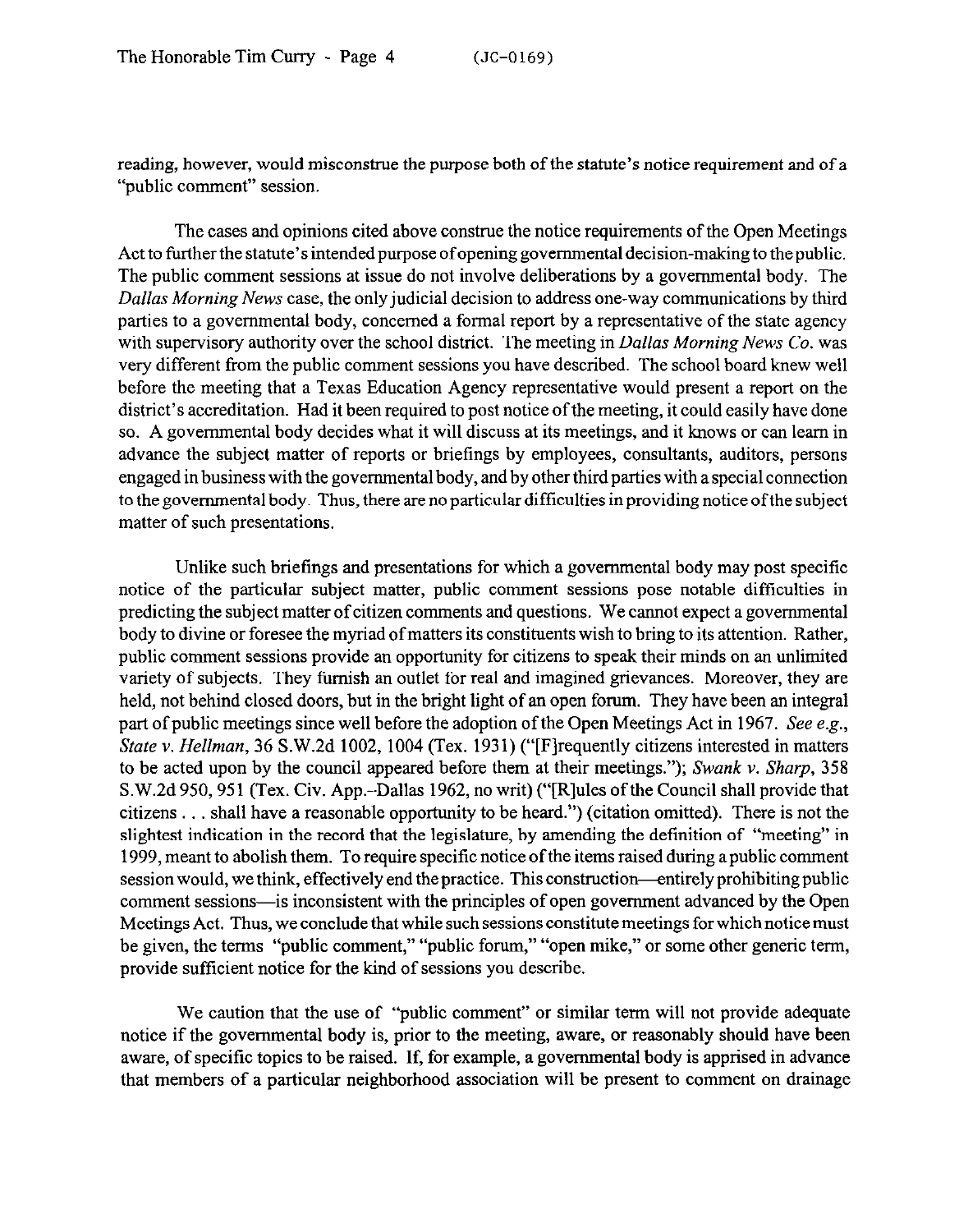problems, it must insure that its notice is tailored to its prior knowledge. *See Cox Enterprises, 706*  S.W.2d 956.

We must also briefly explain how our conclusion here relates to section 551.042 of the Act. That section provides:

> (a) If, at a meeting of a governmental body, a member of the public or of the governmental body inquires about a subject for which notice has not been given as required by this subchapter, the notice provisions of this subchapter do not apply:

> (1) a statement of specific factual information given in response to the inquiry; or

> > (2) a recitation of existing policy in response to the inquiry.

(b) any deliberation of or decision about the subject ofthe inquiry shall be limited to a proposal to place the subject on the agenda for a subsequent meeting.

TEX. GOV'T CODE ANN. § 551.042 (Vernon 1994). This provision relates to "inquiries" from members of the public. Its purpose is to authorize a governmental body to make a limited response to an inquiry from the public about a subject not included on the posted notice and to prevent it from engaging in "deliberation" or making a "decision" about the subject **matter** of the inquiry. When an inquiry or a comment from a member of the public requires such deliberation or decision, members of the governmental body may respond merely that the matter shall be placed on a future agenda.

You also ask whether "employee briefing sessions" may be held without specific notice under the category denominated "public comment" or "staff briefing." Between 1987 and 1999, "employee briefing sessions" were permitted to be held in executive session. Section 551.075 provided:

> (a) This chapter does not require a governmental body to confer with one or more employees of the governmental body in an open meeting if the only purpose of the conference is to:

> > (1) receive information from the employees; or

(2) question the employees.

(b) During a conference under Subsection (a), members of the governmental body may not deliberate public business or agency policy that affects public business.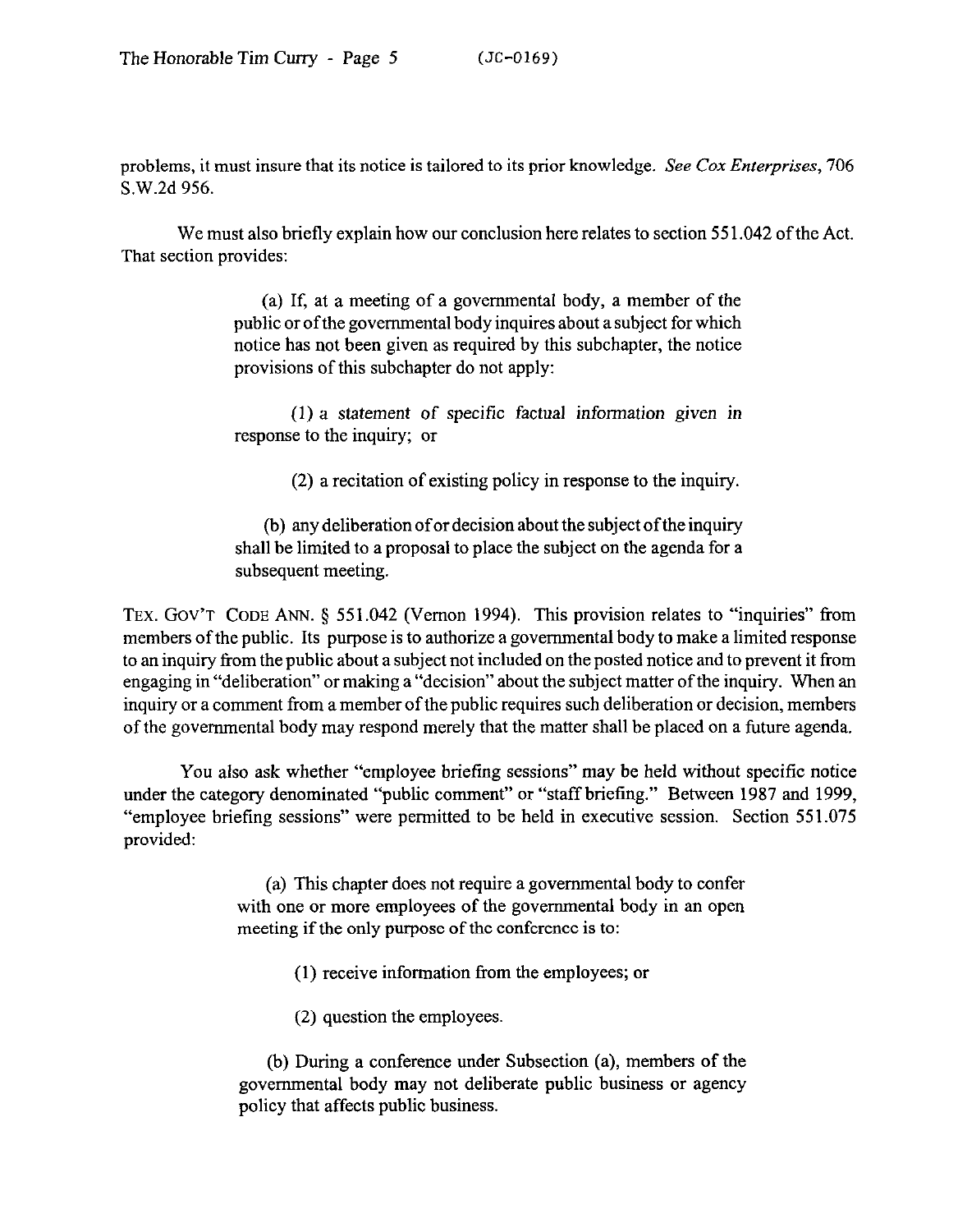Act of May 4, 1993, 73d Leg., R.S., ch. 268, 5 1, sec. 551.075, 1993 Tex. Gen. Laws 583, 590. According to opinions of this office, "staff briefing sessions," under the prior law, were not "meetings" within the Act, and were therefore not required to be open to the public or to be preceded by notice. See Tex. Att'y Gen. Op. Nos. DM-191 (1992) at 3; IM-1058 (1989). A "staffbriefmg session," taking place without notice or scrutiny, could provide an opportunity for secret deliberations. The bill analysis for House Bill 156 reported that "[a]t least one state board has conducted its deliberations as part of staff briefings that are closed to the public." HOUSE STATE AFFAIRS COMM., Tex. H.B. 156, 76th Leg., R.S. (1999). House Bill 156 deleted the general authorization for briefing sessions from section 55 1.075 and replaced it with a provision applicable only to the board of trustees of the Texas Growth Fund. See Act of May 22, 1999, 76th Leg., R.S., ch. 647, § 2, sec. 551.075, 1999 Tex. Gen. Laws 3218-19 (codified at TEX. GOV'T CODE ANN. § 551.075 (Vernon Supp. 2000)).

Whether "employee briefing sessions" were more properly characterized as entirely outside the definition of "meeting," or a permissible subject for a properly noticed executive session, the enactment of House Bill 156 makes clear that (1) they now fall squarely within the definition of "meeting;" and (2) they may not be held in executive session unless some other exception is applicable. Furthermore, we believe that a generic notice, such as "employee briefing sessions," is inadequate for such a session. A governmental body's relationship to its employees is entirely different from its relationship to the general public. It exercises control over its employees and presumably can ascertain in advance what subjects a particular employee will address. In any event, the amended definition of "meeting" and the repeal of the executive session provision for employee briefing sessions mean that staff briefings may be conducted only in public, unless some specific exception of the Act applies.